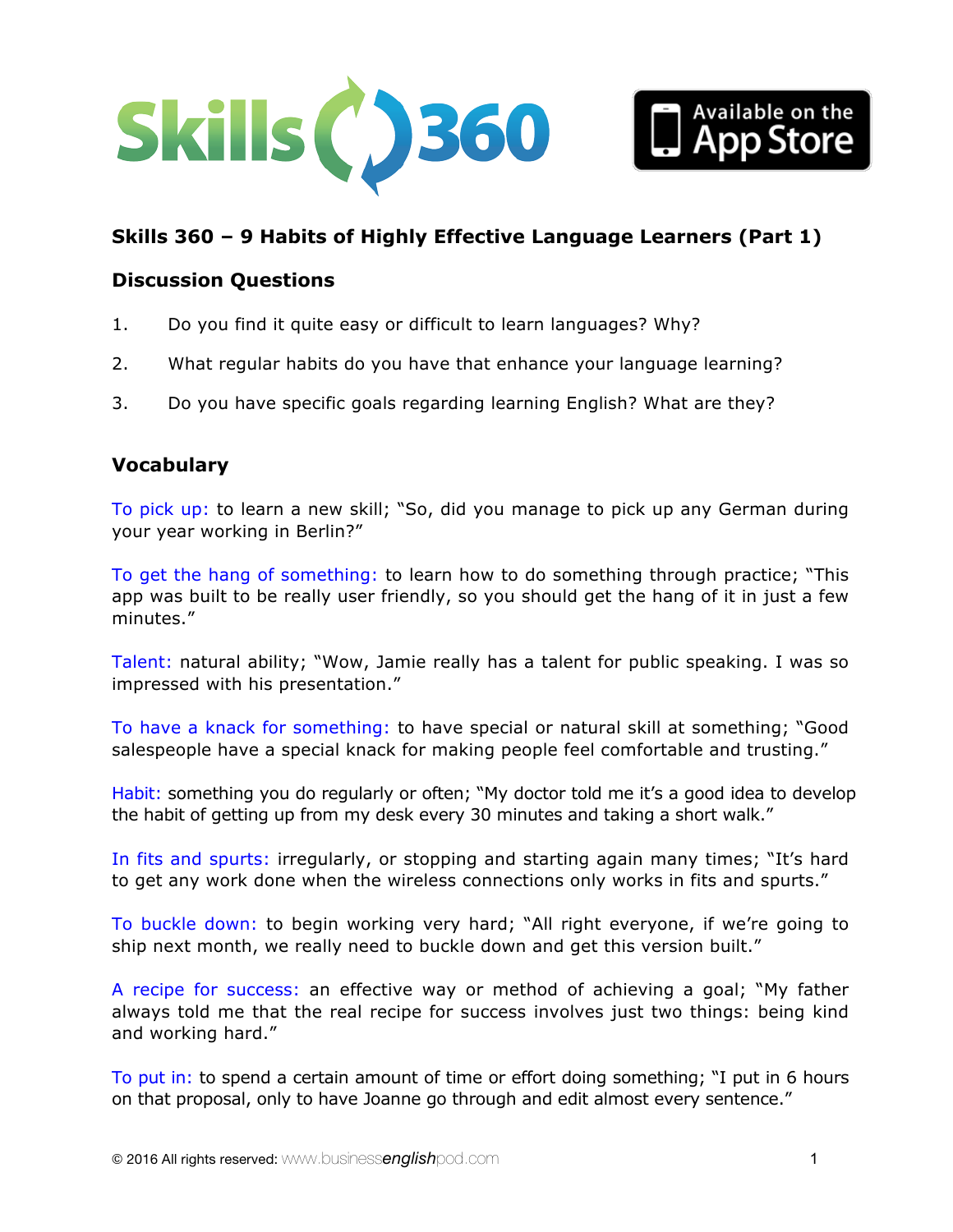Routine: a regular way of doing things in a certain order; "Since this is the first time you've done inventory, I'd like to walk you through the routine step by step."

Quick fix: an easy solution, but one that may not last a long time; "You can use the laptop speakers for a quick fix, but you really should get a better sound system."

To persist: to continue trying, even through difficulty; "I had a lot of trouble breaking into the financial planning business, but I persisted and now I have a ton of great clients."

To cram: to put many things into a space that can barely hold them all; "I think we need new offices, because we just can't cram any more desks into the space we've got."

To move on: to switch to the next topic, idea, or step in a process; "All right, if that's it for updates, let's move on to discuss the revised budget."

Flashcards: a small card with words or pictures that help us learn or review something; "For each training session, we've created a set of flashcards that participants can use to quiz each other."

Recall: the remembering of something; "Brenda, you need to take better notes, rather than just relying on your recall ability after the meeting."

Solidify: to make stronger or more solid; "The purchase of several smaller tire manufacturers has really solidified our position in the market."

To come in all shapes and sizes: used for saying that there are many different types of something; "Sure, we sell printers in all shapes and sizes… was there something in particular you were looking for?"

To override: to be more important than something else; "My mentor told me never to let my own ambition override my concern for my colleagues and the company overall."

Perfectionism: the tendency to want everything to be done perfectly; "Your perfectionism produces some great results Jeannie, but this website has to be done *quickly*, not perfectly."

To be well on your way to something: to have made a lot of progress toward a goal; "With amazing sales numbers in the first three quarters, Tad is well on his way to a new record for junior salespeople."

To take something to the next level: to make something that is already good or successful even better; "Dactyl Marketing can help take your social media campaign and your public exposure to the next level."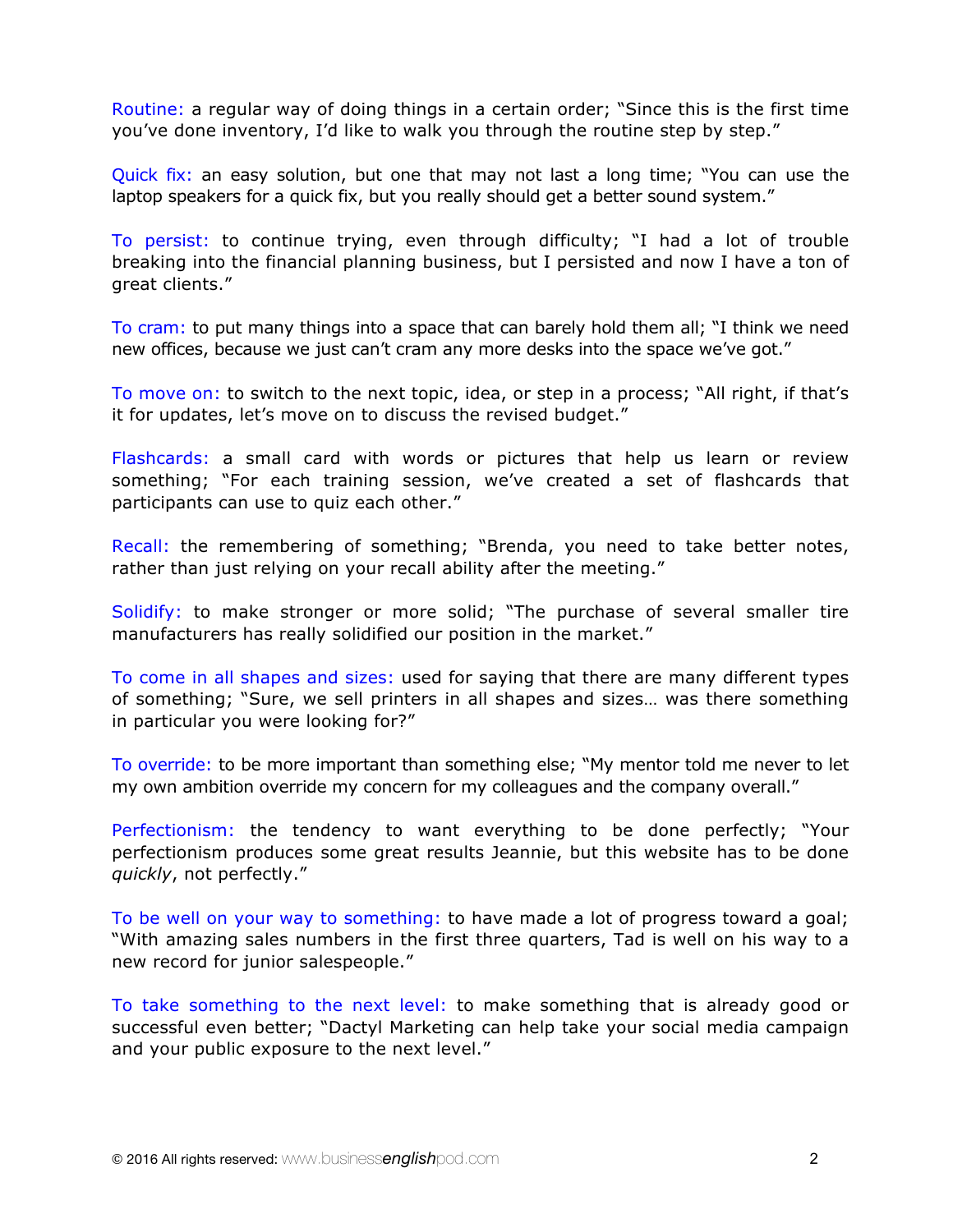# **Transcript**

Hello and welcome back to the Skills 360 podcast. I'm your host Tim Simmons, and today I want to talk about the habits of highly effective language learners.

How is it that some people seem to pick up language easily, while others struggle for years and can't seem to get the hang of it? Well, you might think it's all about talent, that some people just have a knack for languages, while others don't. Talent is part of it, but only a *small* part of it. In fact, most people who do a good job of learning a language aren't necessarily smarter than everyone else, they just have good habits.

I'm using that word "habit" very deliberately. But what is a habit? ? [No, it's not related to a hobit!] It's a behavior that is *regular*. And this is the very first and most important thing I want to talk about: regularity. It's hard to learn a language if you go in fits and spurts every once in a while. I'm sure you've seen people do this: they decide they need to buckle down and study hard, so they buy a big English book and spend an entire weekend going through it. Then they don't look at it again for the next two months.

Does that sound like a recipe for success? No, it doesn't. It's better to spend a shorter amount of time every single day than putting in long study sessions every once in a while. Language is a skill, and if you've learned any other skill – whether it's playing tennis or using Excel – you'll know that regular practice, repetition, and routine are the keys to improvement. There's no quick fix, no single book that will reveal the secret to fluency. Rather, it's about practice, practice, practice. Even when things get difficult, you have to persist.

Now if you make language learning a regular part of your daily routine, what does that learning involve? Does it mean trying to cram a bunch of new vocabulary into your brain and making it through 50 pages of a workbook? Well, it shouldn't. Some people get too focused on how much material they're covering and forget about the importance of *review*. I mean, why move on to new stuff when you're not even clear on the last stuff you learned?

So, just like I said practice, practice, practice, I advise you to review, review, review. That can mean going over lesson notes again and again, or testing yourself on vocabulary lists you've made, or making flashcards that will help you go through new words or concepts. You can also try blank recall, which is when you sit down and try to remember and write down everything you've learned in a session, or a day. This will help you solidify what you learn.

Reviewing and being regular are related to another habit of good language learners: they set goals. Goals help to give us direction. They motivate us when things get hard. And they show us if and how we're progressing.

Goals come in all shapes and sizes. A large goal might be to get a certain score on a test, like a 90 on the TOEFL. A small goal might be to learn 10 new words each week. Or you might decide to study 10 podcasts in a month. Or you might want to start a conversation with one native speaker each day. Whatever your goal is,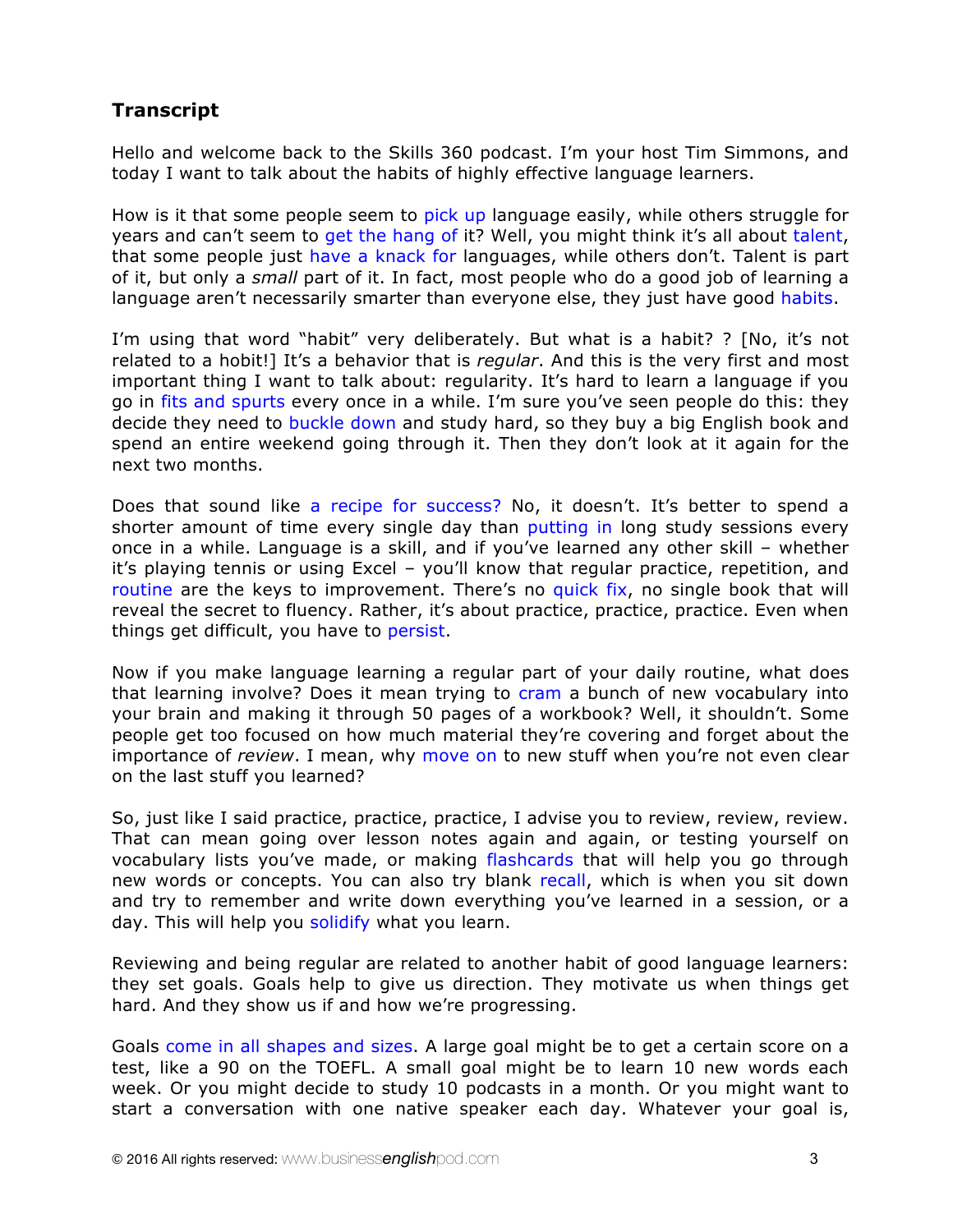however, don't let it override the *quality* of learning. That is, if you want to learn 10 new words in a week, make sure you are learning them *well*. Don't cheat yourself by saying you've met your goal when you haven't actually learned much.

Okay, now if you ask my friend Abbass Abbass from Nazareth what the secret to improving your English is, he'll emphasize one very important habit: taking risks. That is, not being afraid to actually make mistakes, especially in speaking. Some of you might think that you need to speak perfectly all the time, that grammar mistakes are totally unacceptable, and that if you can't pronounce it, you shouldn't say it.

I'm sorry, but that kind of perfectionism isn't going to get you very far. You must be willing to be embarrassed, to feel awkward, and to laugh at yourself. I'm not saying that's easy, but I'm saying you'll need to deal with it. Mistakes help us learn. If you do something wrong, you have a chance to learn how to do it right. But if you *don't* take any risks, you won't have those opportunities to learn. You'll just practice what you already know perfectly, and you won't improve.

All right, I talked about four important habits. I'm sure most of you remember all four perfectly, but let's do a quick review just in case you're human. First, be regular and persistent. Second, review, review, review. Third, set some clear goals for yourself. And fourth, take risks. With just those four habits, you're well on your way to better language learning. But tune in next time for five more that will help take you to the next level.

That's all for today. So long. And see you again soon.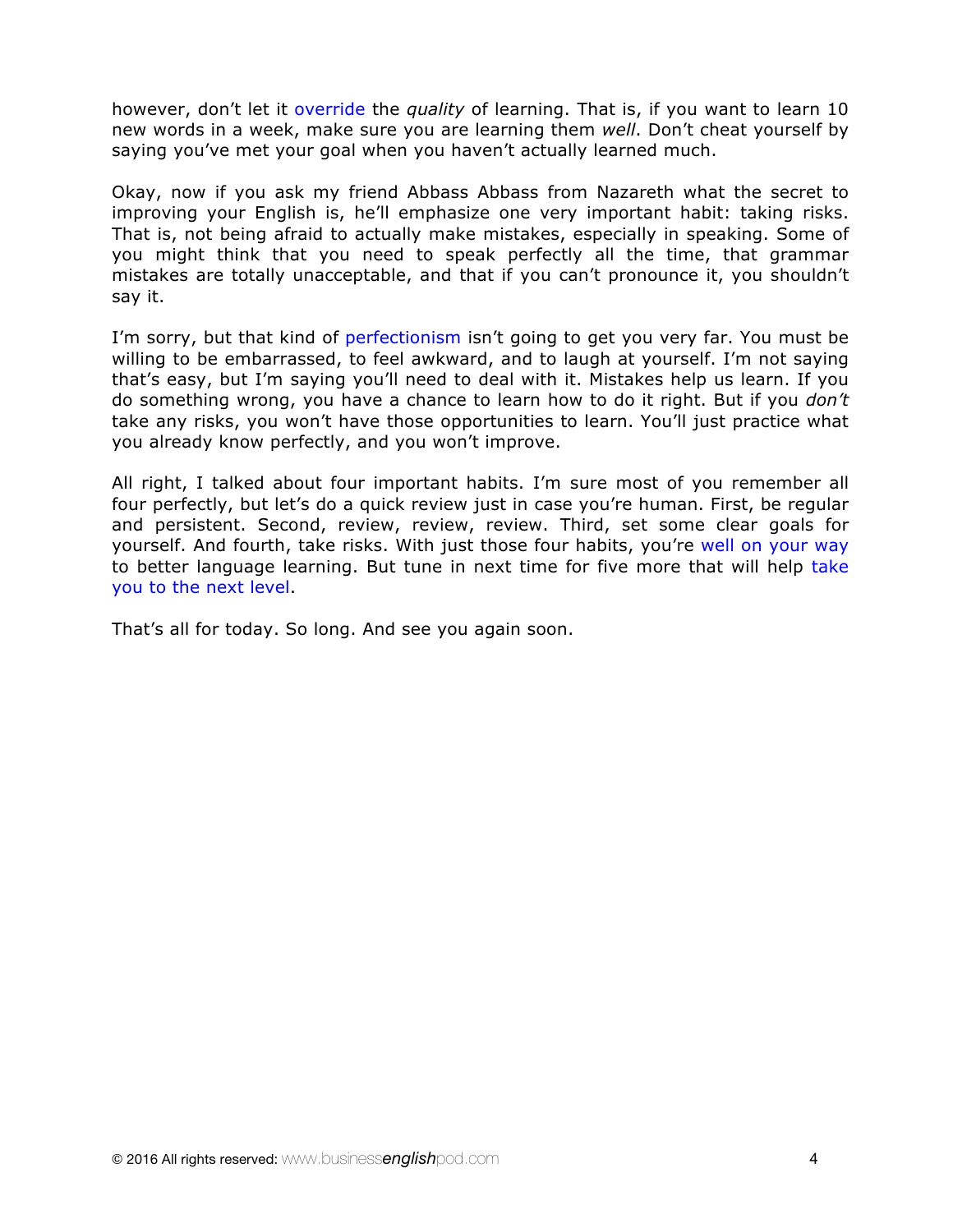# **Review**

- 1. When it comes to learning a language, \_\_\_\_\_\_\_\_\_\_\_ is much more important than **than** 
	- A Good habits . . . natural ability
	- B Talent . . . knowledge
	- C A good teacher . . . skill
	- D Support . . . technology
- 2. What is a habit?
	- A A behavior that is effective in achieving a goal.
	- B Something you do without even thinking about it.
	- C A behavior that is done regularly.
	- D A problem that must be corrected.
- 3. Because language is a *skill*, which of the following are important in language learning? [choose 2]
	- A repetition
	- B rules
	- C routine
	- D retesting
- 4. Which of the following are suggested as ways to help you review? [choose all that apply]
	- A blank recall
	- B workbooks
	- C flashcards
	- D previewing
	- E vocabulary lists
- 5. What is true about goals in language learning? [choose 2]
	- A They are more important than depth of learning.
	- B They can be small or large.
	- C They can motivate us.
	- D They should never be altered.
- 6. Making mistakes when speaking English is…
	- A … an important part of the learning process.
	- B ... avoidable with diligent practice.
	- C … dangerous in many social situations.
	- D … considered a sign of poor language learning habits.